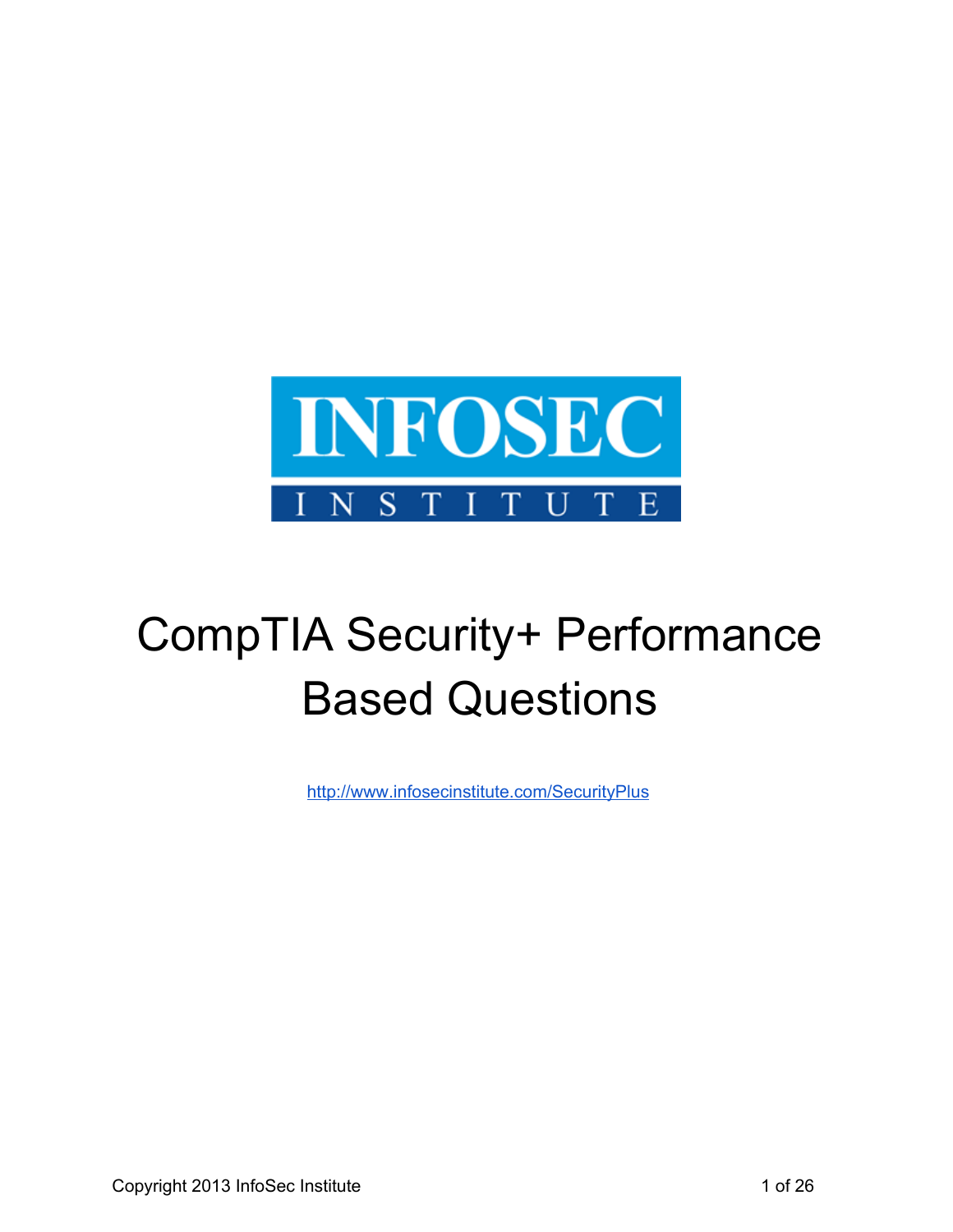1. What rules should be added to the firewall to allow traffic to the web server which will be serving both secured, and unsecured web pages in the diagram below.



Use a "\*" to indicate "Any".

| Allow/<br>Deny | TCP/<br><b>UDP</b> | Source IP Address | Source<br>Port | Destination IP | Destination<br>Port |
|----------------|--------------------|-------------------|----------------|----------------|---------------------|
|                |                    |                   |                |                |                     |
|                |                    |                   |                |                |                     |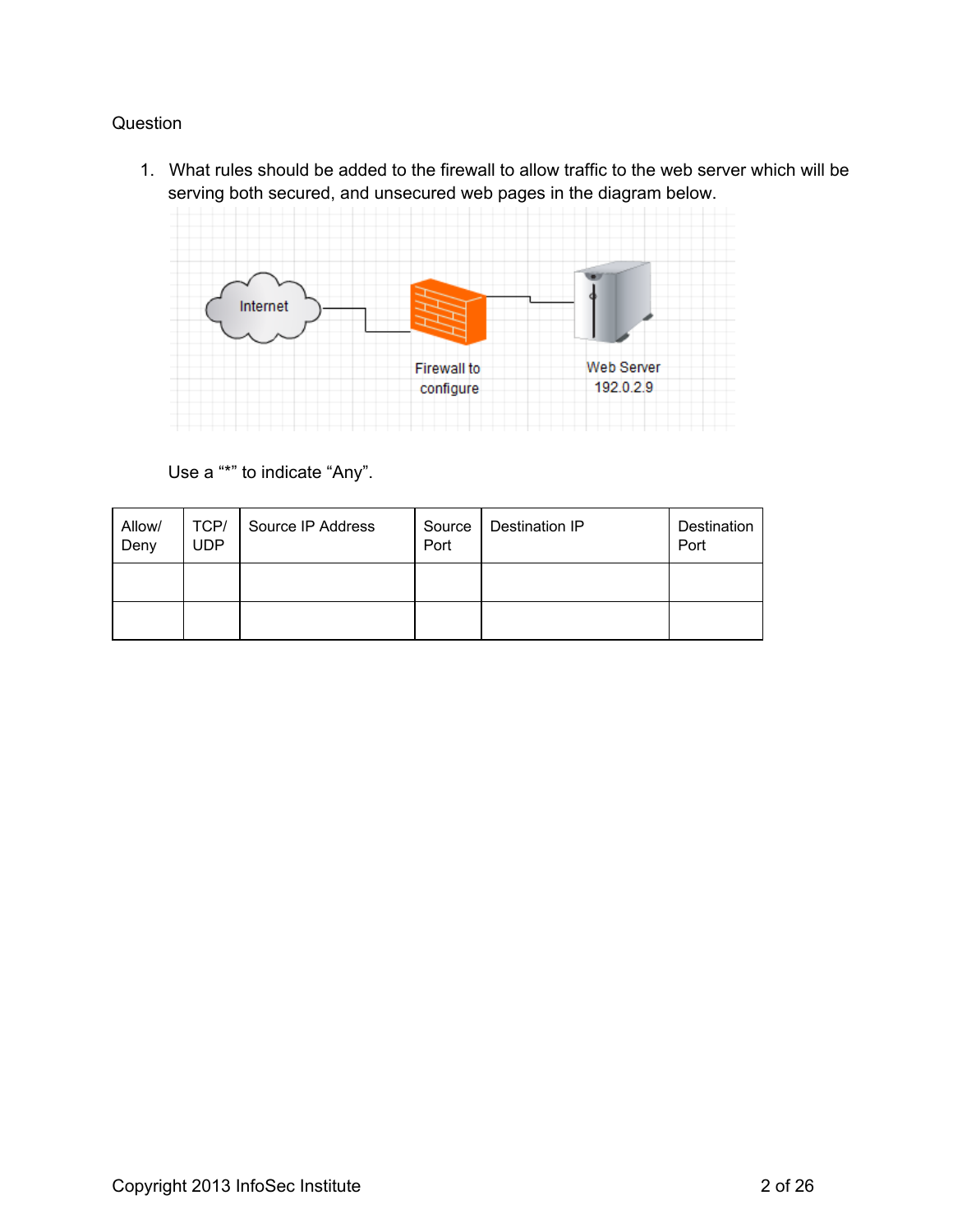1. What rules should be added to the firewall to allow traffic to the web server which will be serving both secured, and unsecured web pages in the diagram below.



Use a "\*" to indicate "Any".

| Allow/<br>Deny | TCP/<br><b>UDP</b> | Source IP Address | Source<br>Port | Destination IP | Destination<br>Port |
|----------------|--------------------|-------------------|----------------|----------------|---------------------|
| Allow          | TCP                | $\star$           | $\star$        | 192.0.2.9/32   | 80                  |
| Allow          | TCP                | $\star$           | $\star$        | 192.0.2.9/32   | 443                 |

Since the question specified that both secured and unsecured web pages would be served, then, you needed to allow both HTTP (port 80) and HTTPS (port 443) through the firewall. Since the traffic is coming from the internet, all source IP addresses should be allowed in.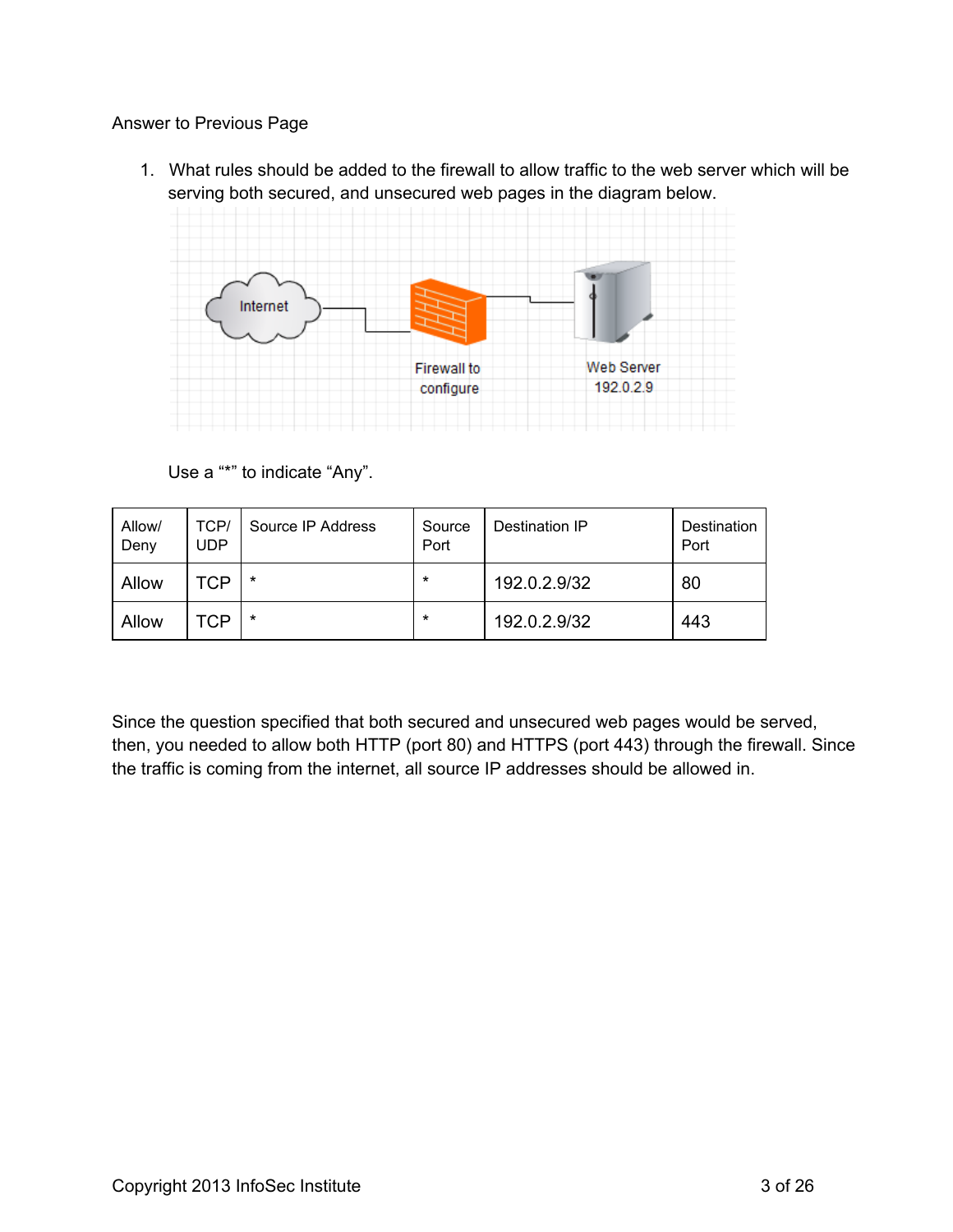2. What rules should be added to the firewall to allow traffic to the mail server below. Assume that only internal clients will be connecting over both POP3 and IMAP4, but everyone can send SMTP traffic.



Use a "\*" to indicate "Any".

| Allow/<br>Deny | TCP/<br><b>UDP</b> | Source IP Address | Source<br>Port | Destination IP | Destination<br>Port |
|----------------|--------------------|-------------------|----------------|----------------|---------------------|
|                |                    |                   |                |                |                     |
|                |                    |                   |                |                |                     |
|                |                    |                   |                |                |                     |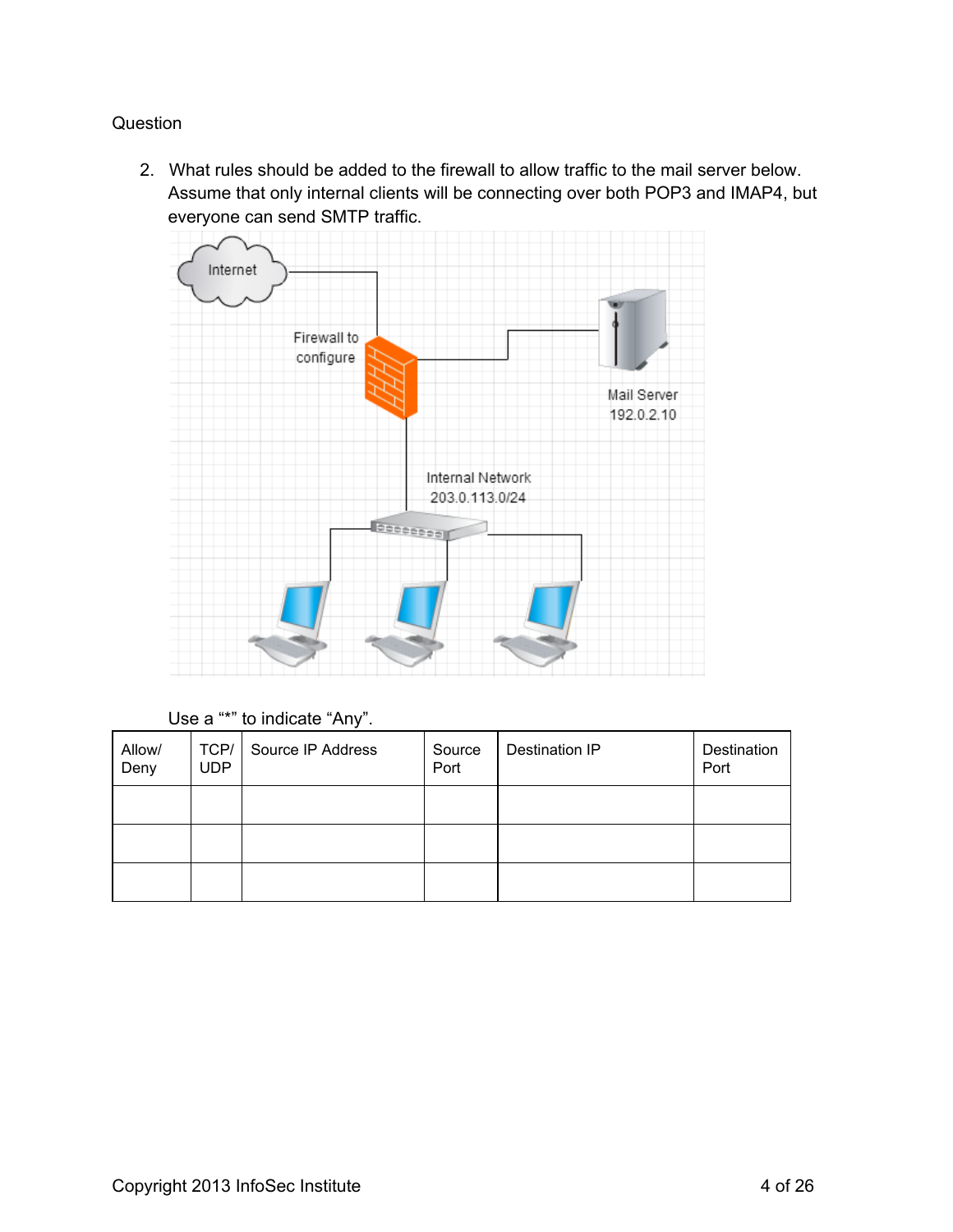2. What rules should be added to the firewall to allow traffic to the mail server below. Assume that only internal clients will be connecting over both POP3 and IMAP4, but everyone can send SMTP traffic.



Use a "\*" to indicate "Any".

| Allow/<br>Deny | TCP/<br>UDP | Source IP Address | Source<br>Port | Destination IP | Destination<br>Port |
|----------------|-------------|-------------------|----------------|----------------|---------------------|
| Allow          | TCP         | $\star$           | $\star$        | 192.0.2.10/32  | 25                  |
| Allow          | <b>TCP</b>  | 203.0.113.0/24    | $\star$        | 192.0.2.10/32  | 110                 |
| Allow          | TCP         | 203.0.113.0/24    | $\star$        | 192.0.2.10/32  | 143                 |

Internal clients need to have access to both IMAP (Port: 143) and POP3 (Port: 110) ports. Since only internal clients are allowed to have access, the source IP Address needs to be limited to the internal network. Since the mail server would receive SMTP (Port: 25) from anywhere, that traffic needs to be allowed from anywhere.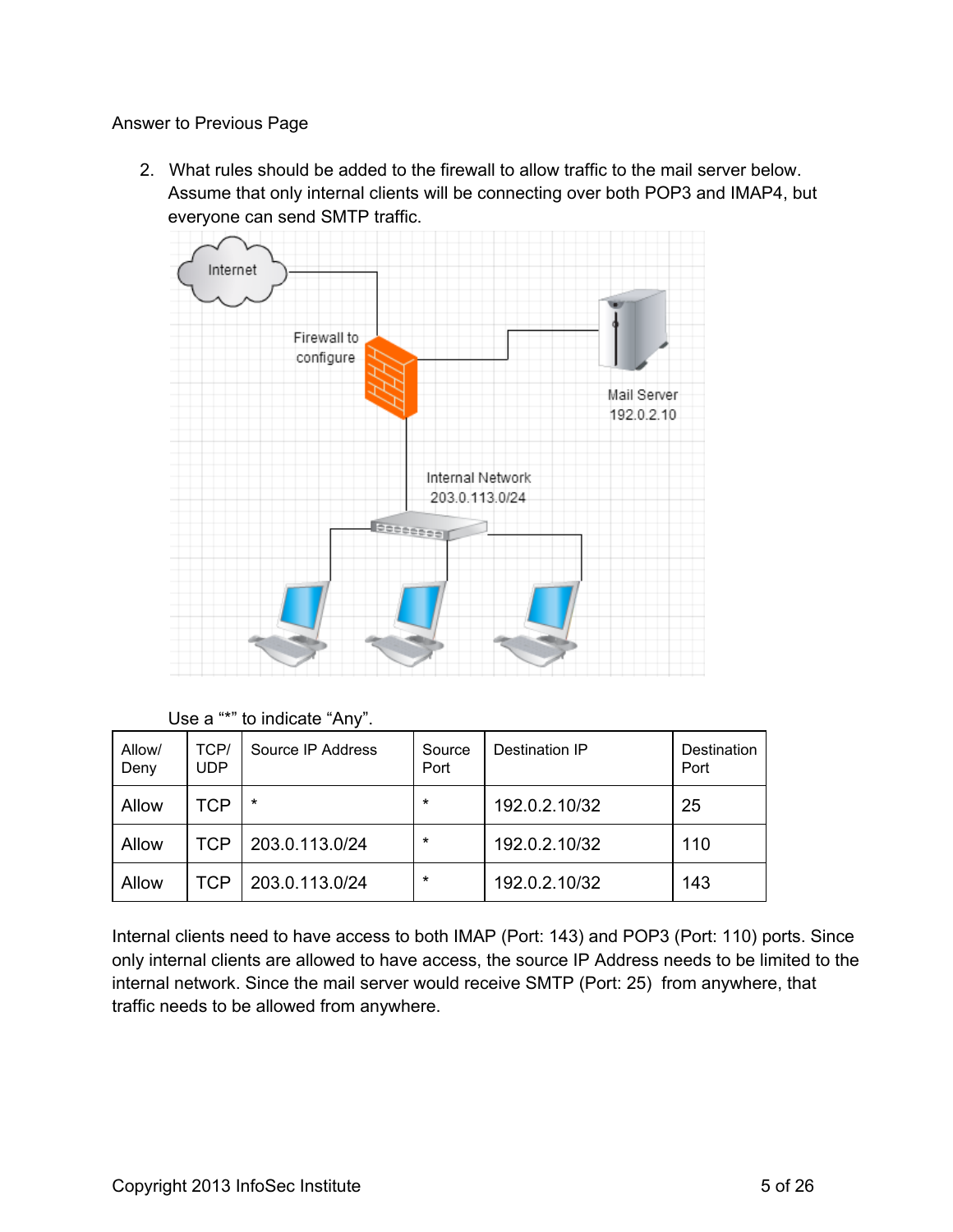3. An administrator wants to make it so that she can manage the mail server over SSH. She also wants to ensure that she doesn't accidently use telnet to communicate with the server. What changes does she need to make to the firewall in order to accommodate that?



Use a "\*" to indicate "Any".

| Allow/<br>Deny | TCP/<br><b>UDP</b> | Source IP Address | Source<br>Port | <b>Destination IP</b> | Destination<br>Port |
|----------------|--------------------|-------------------|----------------|-----------------------|---------------------|
|                |                    |                   |                |                       |                     |
|                |                    |                   |                |                       |                     |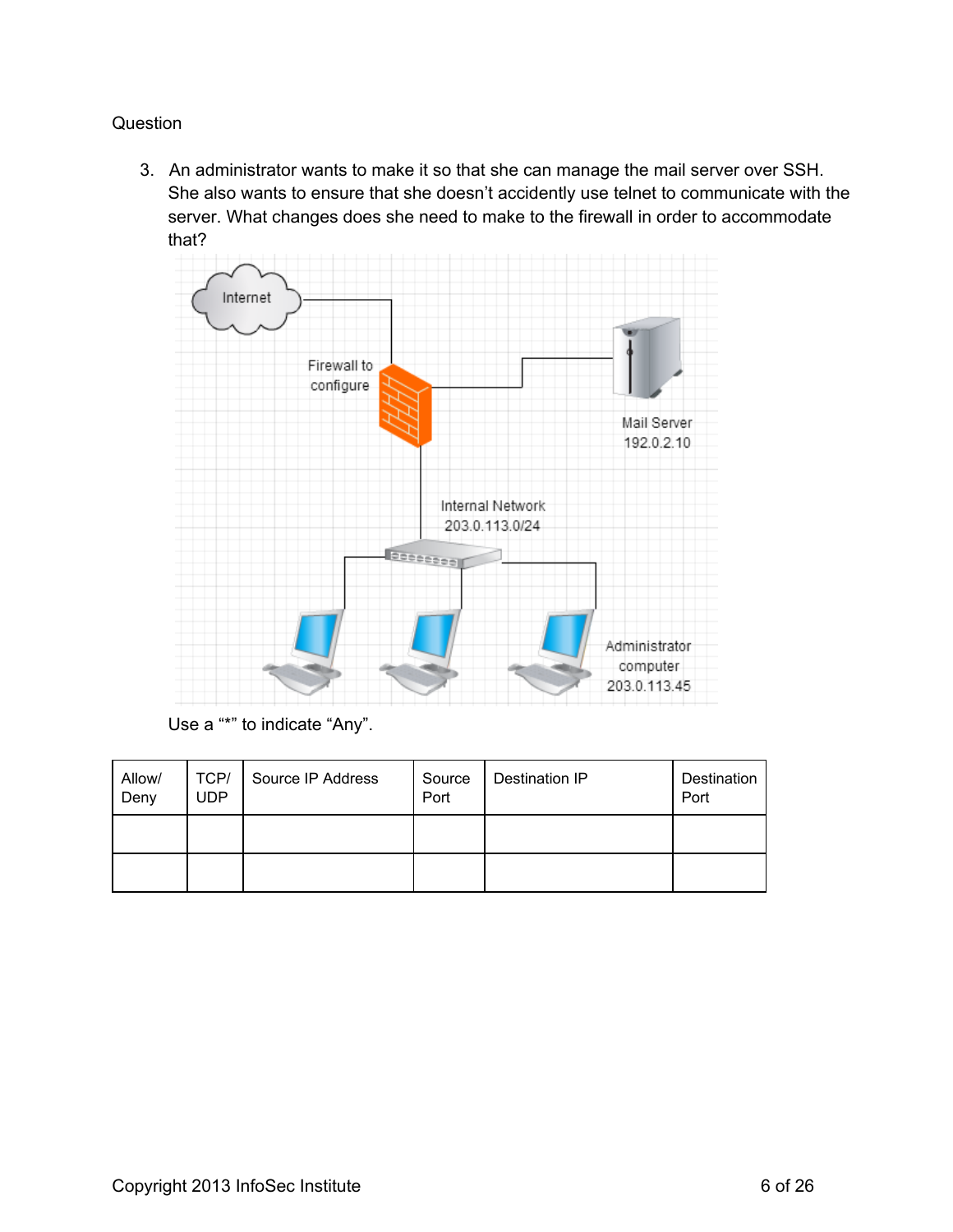3. An administrator wants to make it so that she can manage the mail server over SSH. She also wants to ensure that she doesn't accidently use telnet to communicate with the server. What changes does she need to make to the firewall in order to accommodate that?



Use a "\*" to indicate "Any".

| Allow/<br>Deny | TCP/<br><b>UDP</b> | Source IP Address | Source<br>Port | Destination IP | Destination<br>Port |
|----------------|--------------------|-------------------|----------------|----------------|---------------------|
| Allow          | TCP                | 203.0.113.45/32   | $\star$        | 192.0.2.10/32  | 22                  |
| Deny           | TCP                | 203.0.113.45/32   | $\star$        | 192.0.2.10/32  | 23                  |

Since SSH is on port 22, this is the port that must be allowed in. Also, since this is an administrative tool, only traffic from the Administrator Computer should be let through, and not from the internal network as a whole.

She denied traffic on port 23 (the Telnet port) since she doesn't want non-encrypted, administrative traffic to be going to the server. This is an admittedly somewhat artificial example, but it demonstrates how to prevent traffic from going through a firewall.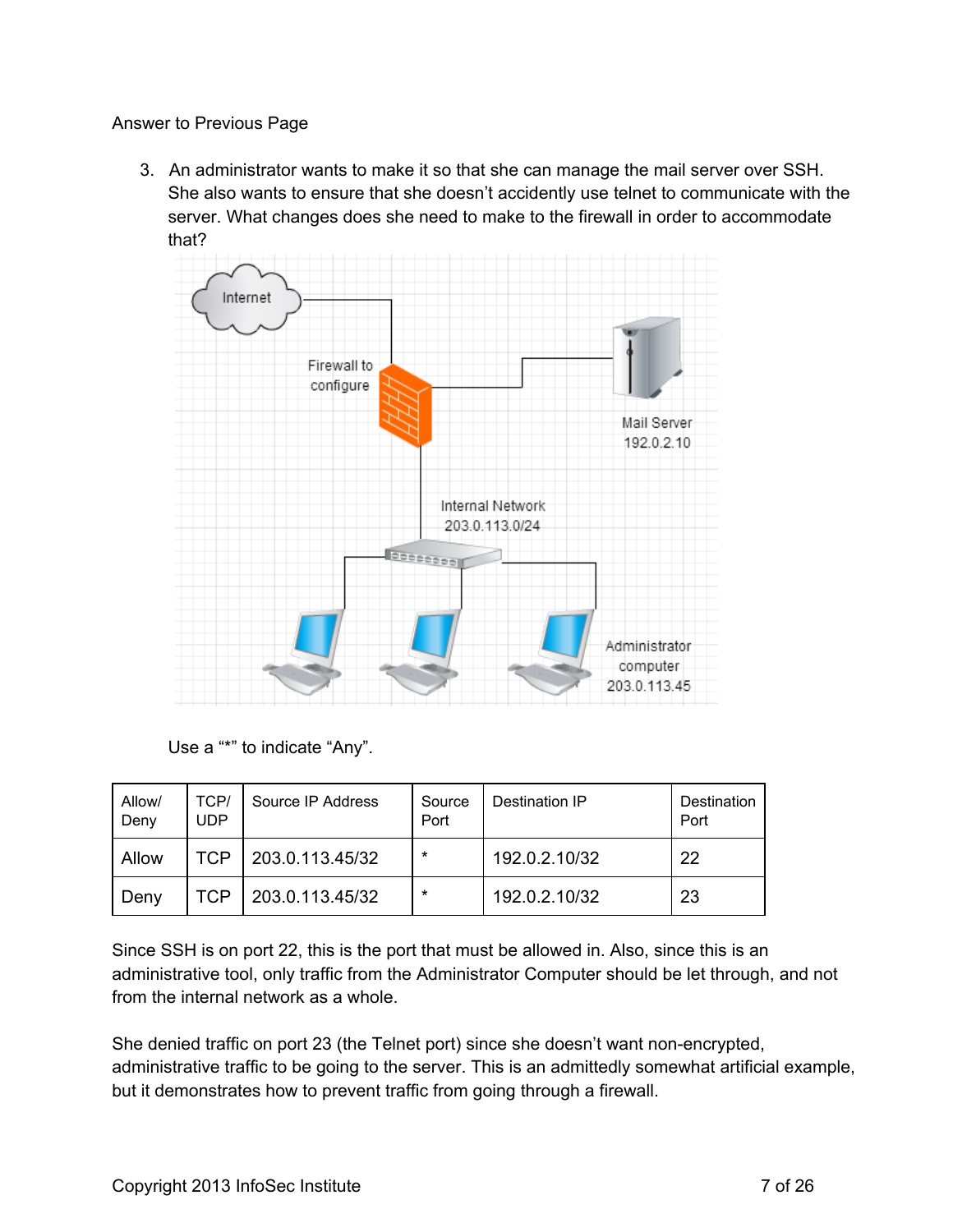4. Match the port to the protocol.

| а. | FTP Data Channel     | 1. TCP/UDP:53  |
|----|----------------------|----------------|
|    | I DAP.               | 2. TCP/UDP:389 |
|    | NetBIOS name service | 3. TCP:20      |
|    | DNS.                 | 4. TCP/UDP:137 |

- 
- 5. Match the port to the protocol.
	- a. SSH 1. TCP:21
	- b. FTP Control Channel 2. TCP:443
	- c. \_\_\_\_\_ TFTP 3. TCP:22
	- d. HTTPS 4. UDP:69
- 6. Match the port to the protocol.
	- a. <u>December 2014</u> 1. TCP:22
	- b. \_\_\_\_\_ NetBIOS session service 2. TCP:110
	- c. \_\_\_\_\_\_ SCP 3. UDP:161
	-
- 7. Match the port to the protocol.
	- a. <u>Telnet 1. TCP:80</u>
		-
	- c. \_\_\_\_ NetBIOS datagram service 3. TCP:636
	- d. \_\_\_\_\_ LDAP/SSL 4. TCP:23
- 
- -
	-
- d. \_\_\_\_\_\_ SNMP 4. TCP/UDP:139
	-
- b. \_\_\_\_ HTTP 2. TCP/UDP:138
	-
	-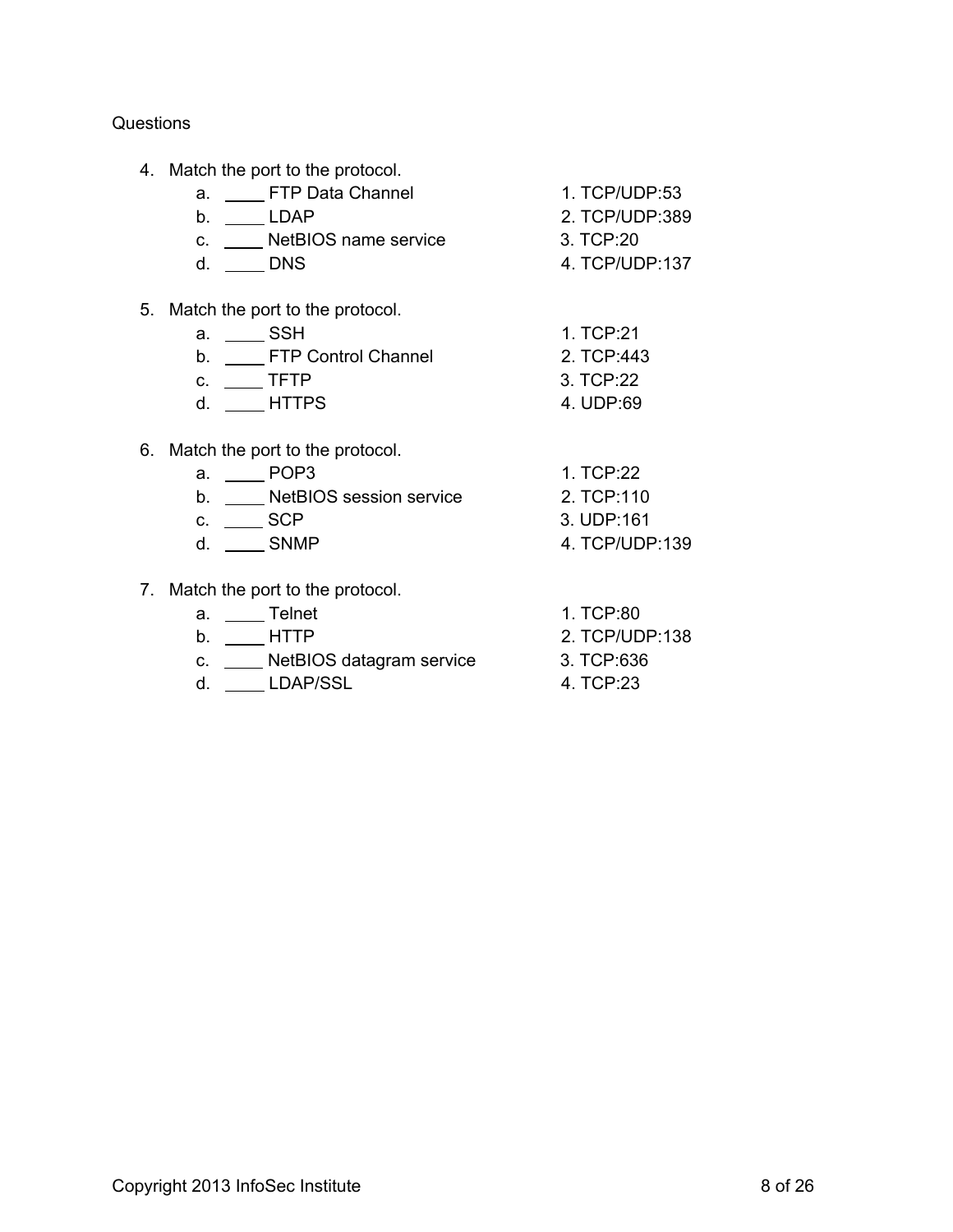4. Match the port to the protocol.

|    | where the point to the protocol. |                |
|----|----------------------------------|----------------|
|    | a. 3 FTP Data Channel            | 1. TCP/UDP:53  |
|    | b. 2 LDAP                        | 2. TCP/UDP:389 |
|    | c. 4 NetBIOS name service        | 3. TCP:20      |
|    | d. 1 DNS                         | 4. TCP/UDP:137 |
|    |                                  |                |
| 5. | Match the port to the protocol.  |                |
|    | a. 3 SSH                         | 1. TCP:21      |
|    | b. 1 FTP Control Channel         | 2. TCP:443     |
|    | c. 4 TFTP                        | 3. TCP:22      |
|    | d. $2$ HTTPS                     | 4. UDP:69      |
|    |                                  |                |
| 6. | Match the port to the protocol.  |                |
|    | 2 POP3<br>a.                     | 1. TCP:22      |
|    | 4 NetBIOS session service<br>b.  | 2. TCP:110     |
|    |                                  |                |

d. 3 SNMP 4. TCP/UDP:139

c. 1 SCP 3. UDP:161

7. Match the port to the protocol.

| э | Telnet |
|---|--------|
|   |        |

- 
- c. 2 NetBIOS datagram service 3. TCP:636
- d. 3 LDAP/SSL 4. TCP:23
- 1. TCP:80 b. 1 HTTP 2. TCP/UDP:138
	-
	-

When it comes to matching protocols to ports, there is no substitution for memorizing the correct port-protocol mapping.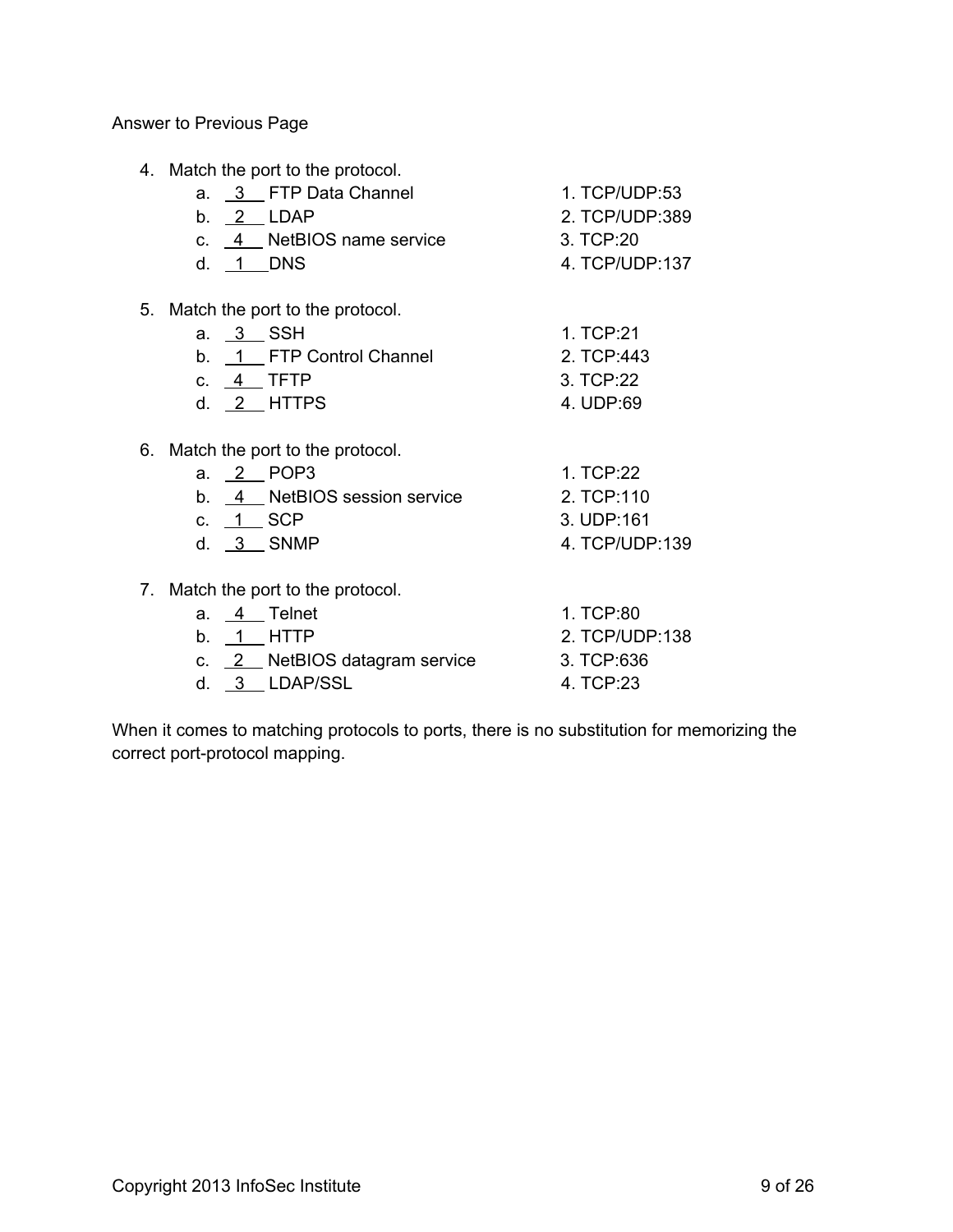

8. The Engineering Team has asked you to set up a WAP for them so that only those people who know about the network **OURNETWORK**, would be able to connect. They want everyone to use **LOGINTOOURWAP** for the password to log into the wireless network. What changes to the following configuration screens would need to be made to implement this?

| <b>SSID Configuration</b>     | <b>WPA2 PSK Configuration</b>        |
|-------------------------------|--------------------------------------|
| SSID:                         | Passphrase:                          |
| <b>Broadcast SSID:</b>        |                                      |
| Yes                           |                                      |
| No                            |                                      |
| <b>Security Configuration</b> | <b>WPA2 Enterprise Configuration</b> |
| <b>Security Mode</b>          | <b>RADIUS Server:</b>                |
| WEP-TKIP                      |                                      |
| WPA-PSK                       |                                      |
| WPA2-PSK                      | <b>RADIUS Port:</b>                  |
| <b>WPA-Enterprise</b>         |                                      |
| WPA2-Enterprise               | <b>Shared Secret:</b>                |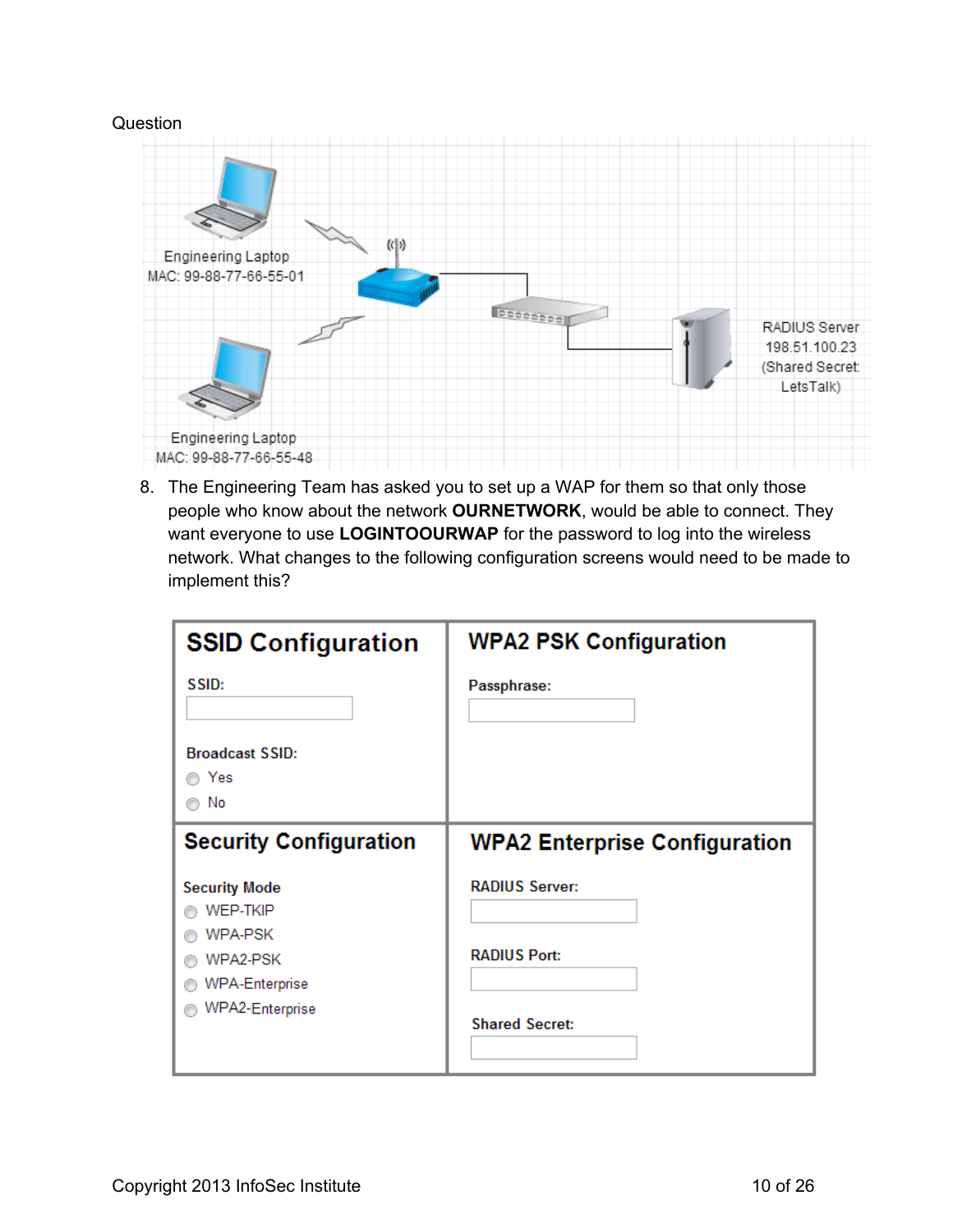8. The Engineering Team has asked you to set up a WAP for them so that only those people who know about the network **OURNETWORK**, would be able to connect. They want everyone to use **LOGINTOOURWAP** for the password to log into the wireless network. What changes to the following configuration screens would need to be made to implement this?

| <b>SSID Configuration</b>                                                                                               | <b>WPA2 PSK Configuration</b>                                         |
|-------------------------------------------------------------------------------------------------------------------------|-----------------------------------------------------------------------|
| SSID:<br><b>OURNETWORK</b>                                                                                              | Passphrase:<br><b>LOGINTOOURWAP</b>                                   |
| <b>Broadcast SSID:</b><br>in Yes∩<br>$\odot$ No                                                                         |                                                                       |
| <b>Security Configuration</b>                                                                                           | <b>WPA2 Enterprise Configuration</b>                                  |
| <b>Security Mode</b><br><b>WEP-TKIP</b><br>WPA-PSK<br>WPA2-PSK<br>$\bullet$<br><b>WAP-Enterprise</b><br>WPA2-Enterprise | <b>RADIUS Server:</b><br><b>RADIUS Port:</b><br><b>Shared Secret:</b> |

When people see the wireless networks, what they are seeing, is the SSID. Whether or not it is visible, is determined by whether or not the SSID is broadcast or not. So for this, we want to set the SSID to **OURNETWORK**, and disable broadcasting of the SSID (since they only want people who know about it to be able to log into it).

Of the various Security Modes, WPA2 provides the best encryption possible here. Using PSK, or a Pre-Shared Key, allows all users to connect using the same passphrase.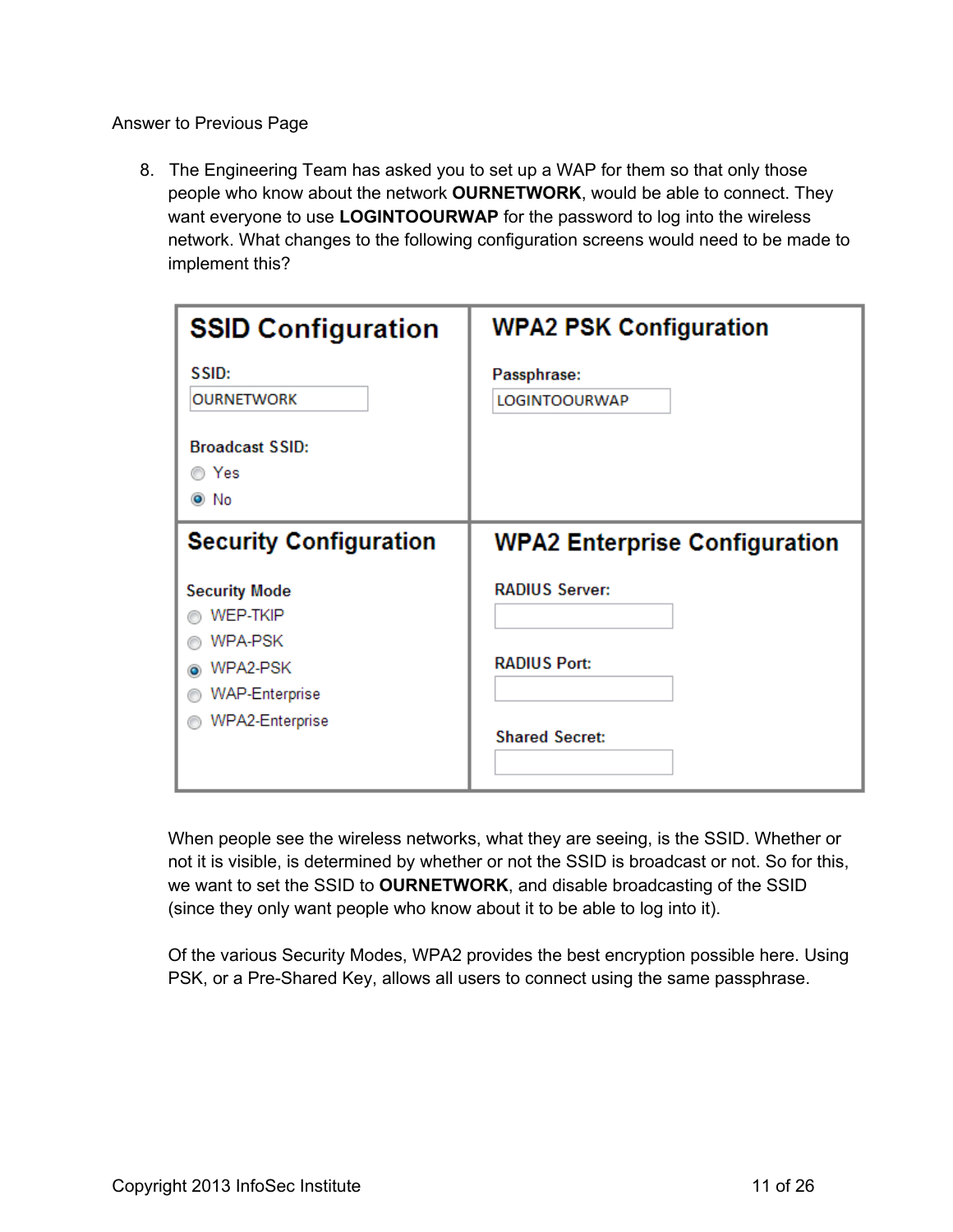

9. After using this for a while, Engineering department realized that they wanted each person to log in using a unique username/password combination. How should the configuration be changed to accommodate this?

| <b>SSID Configuration</b>                                                                                         | <b>WPA2 PSK Configuration</b>                                         |
|-------------------------------------------------------------------------------------------------------------------|-----------------------------------------------------------------------|
| SSID:<br><b>OURNETWORK</b>                                                                                        | Passphrase:<br><b>LOGINTOOURWAP</b>                                   |
| <b>Broadcast SSID:</b><br>iio Yes<br>$\odot$ No                                                                   |                                                                       |
| <b>Security Configuration</b>                                                                                     | <b>WPA2 Enterprise Configuration</b>                                  |
| <b>Security Mode</b><br><b>WEP-TKIP</b><br><b>WPA-PSK</b><br>WPA2-PSK<br><b>WAP-Enterprise</b><br>WPA2-Enterprise | <b>RADIUS Server:</b><br><b>RADIUS Port:</b><br><b>Shared Secret:</b> |

Some ports:

RADIUS Authentication: 1812 RADIUS Accounting: 1813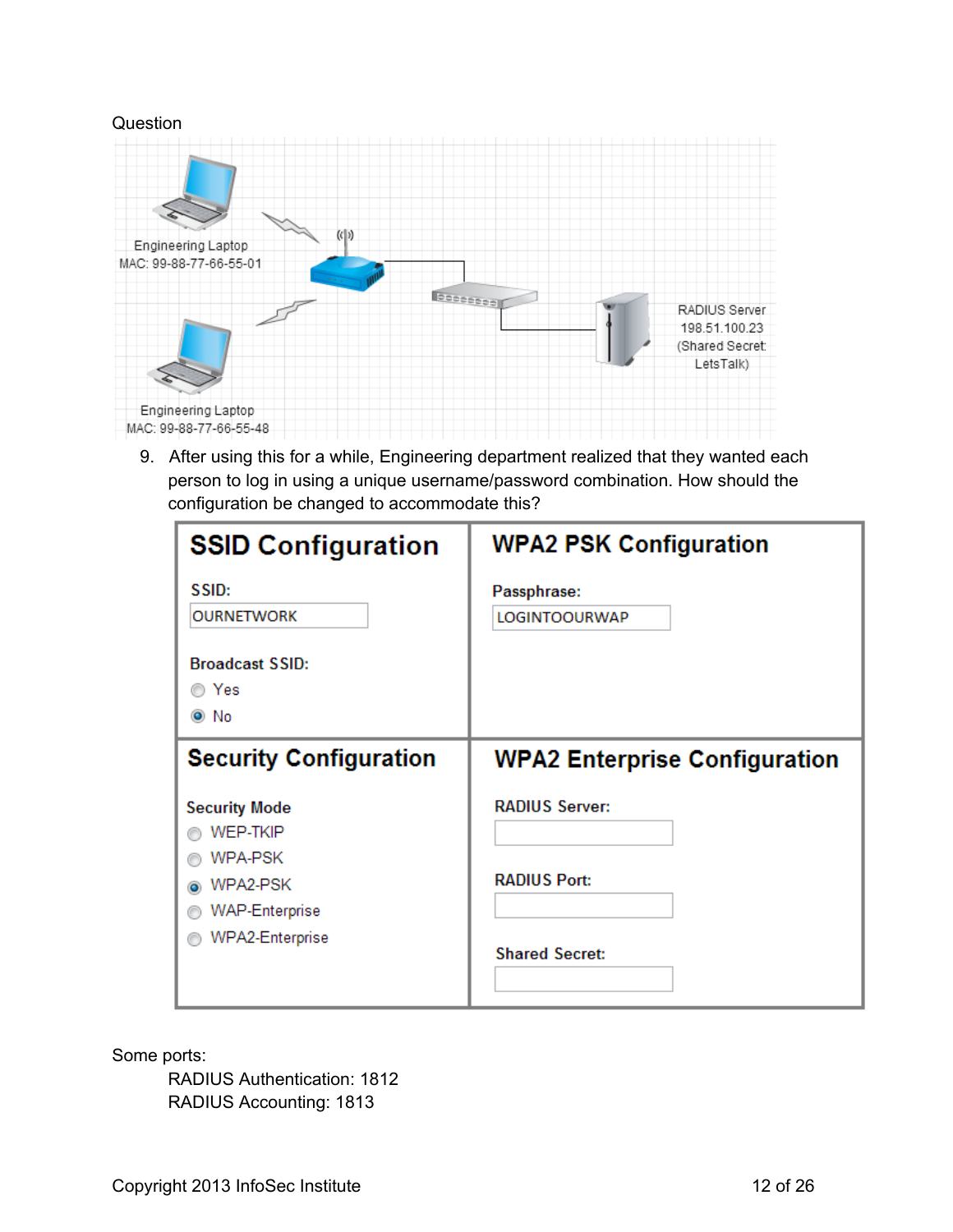9. After using this for a while, Engineering department realized that they wanted each person to log in using unique username/password combination. How should the configuration be changed to accommodate this?

| <b>SSID Configuration</b>                                       | <b>WPA2 PSK Configuration</b>                        |
|-----------------------------------------------------------------|------------------------------------------------------|
| SSID:<br><b>OURNETWORK</b>                                      | Passphrase:                                          |
| <b>Broadcast SSID:</b><br>◯ Yes<br>◉ No                         |                                                      |
| <b>Security Configuration</b>                                   | <b>WPA2 Enterprise Configuration</b>                 |
| <b>Security Mode</b><br><b>WEP-TKIP</b><br><b>WPA-PSK</b>       | <b>RADIUS Server:</b><br>198.51.100.23               |
| WPA2-PSK<br><b>WPA-Enterprise</b><br>WPA2-Enterprise<br>$\odot$ | <b>RADIUS Port:</b><br>1812<br><b>Shared Secret:</b> |
|                                                                 | LetsTalk                                             |

Radius servers are commonly used to provide authentication services for wireless access points. Since we are using this for authentication (confirming that this is a person the system recognizes), we need to use port 1812.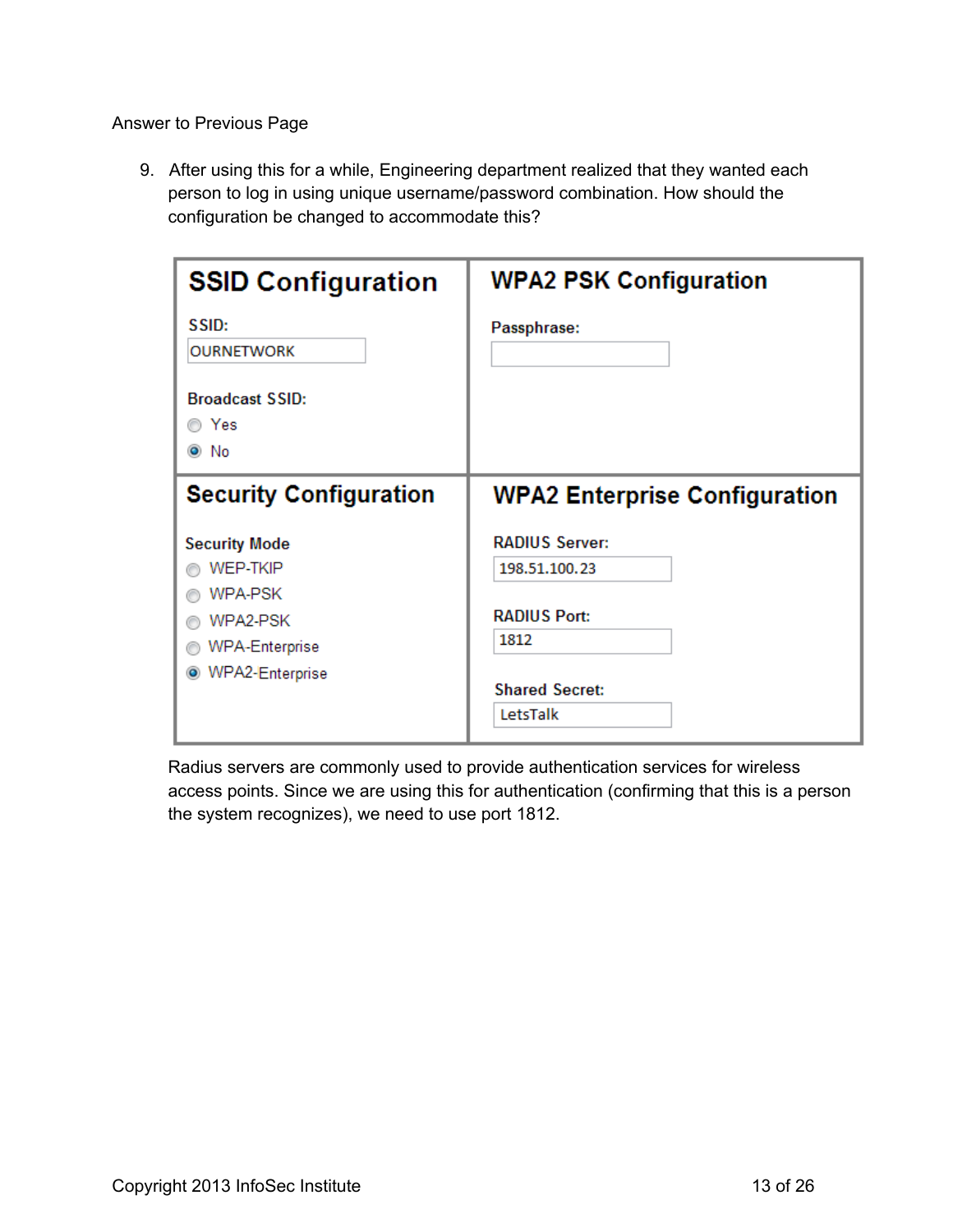

- 10. Given the diagram above, what else could be implemented to improve the security on the WAP?
- 11. After that is implemented, for this diagram, how many devices would have access to the WAP?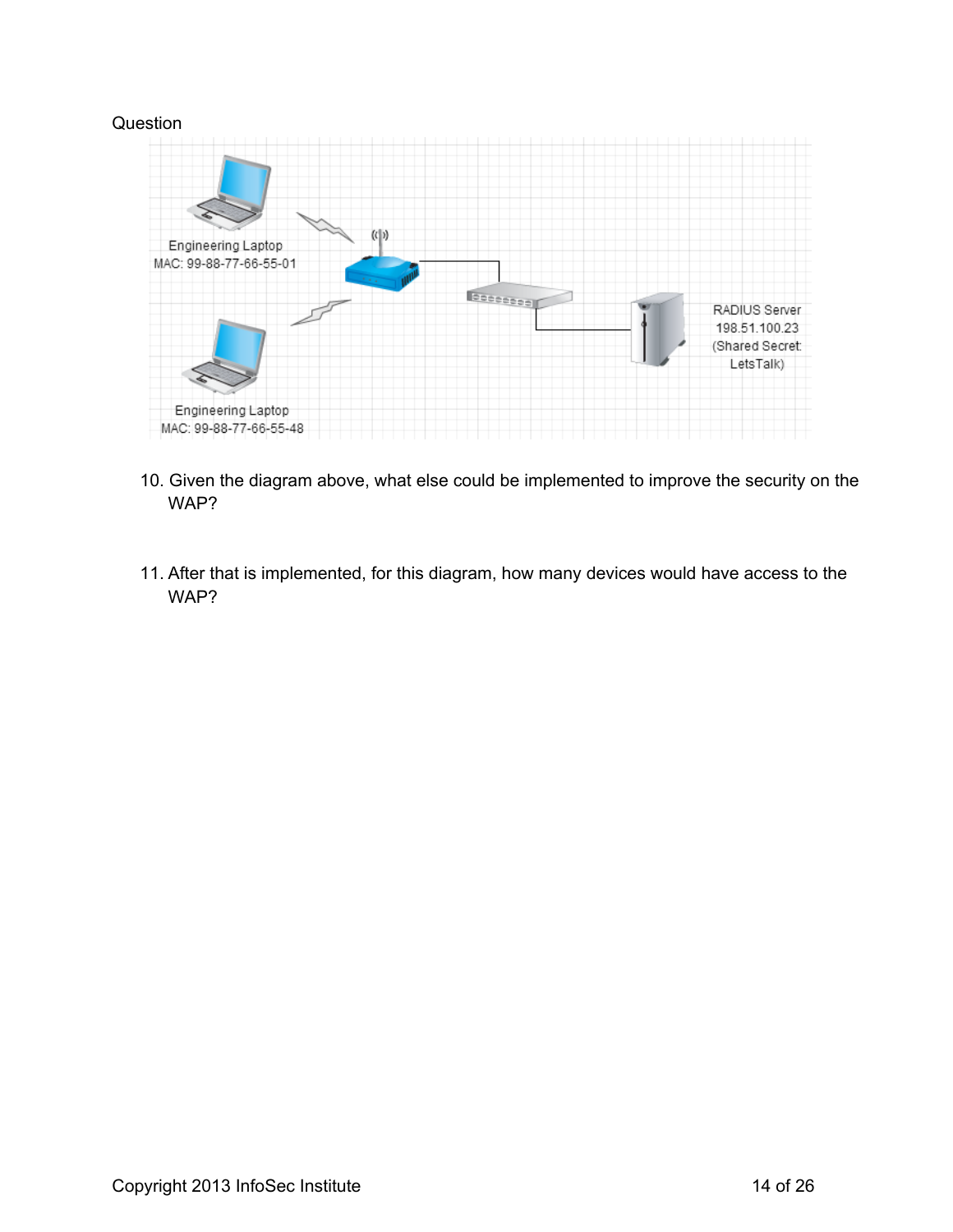

10. Given the diagram above, what else could be implemented to improve the security on the WAP?

MAC address filtering.

11. After that is implemented, for this diagram, how many devices would have access to the WAP?

By implementing MAC address filtering, the devices with the MAC Address 99-88-77-66-55-01 or 99-88-77-66-55-48 would have access to the system. Thus 2 devices would have access.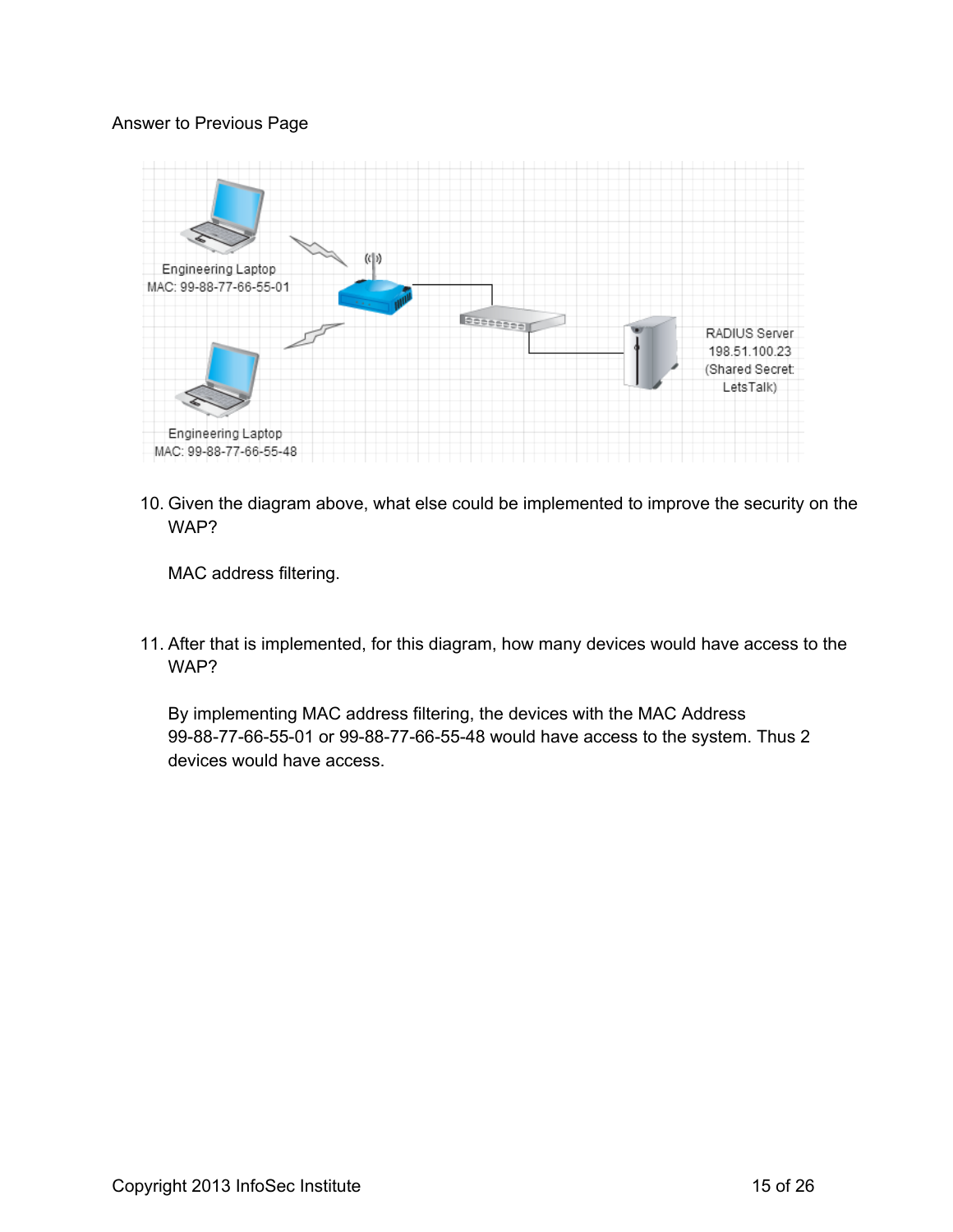Below are diagrams of various types of attacks. Select the best option for each one.

- a. Man-in-the-middle
- b. DDoS
- c. DoS
- d. Replay
- e. Evil Twin



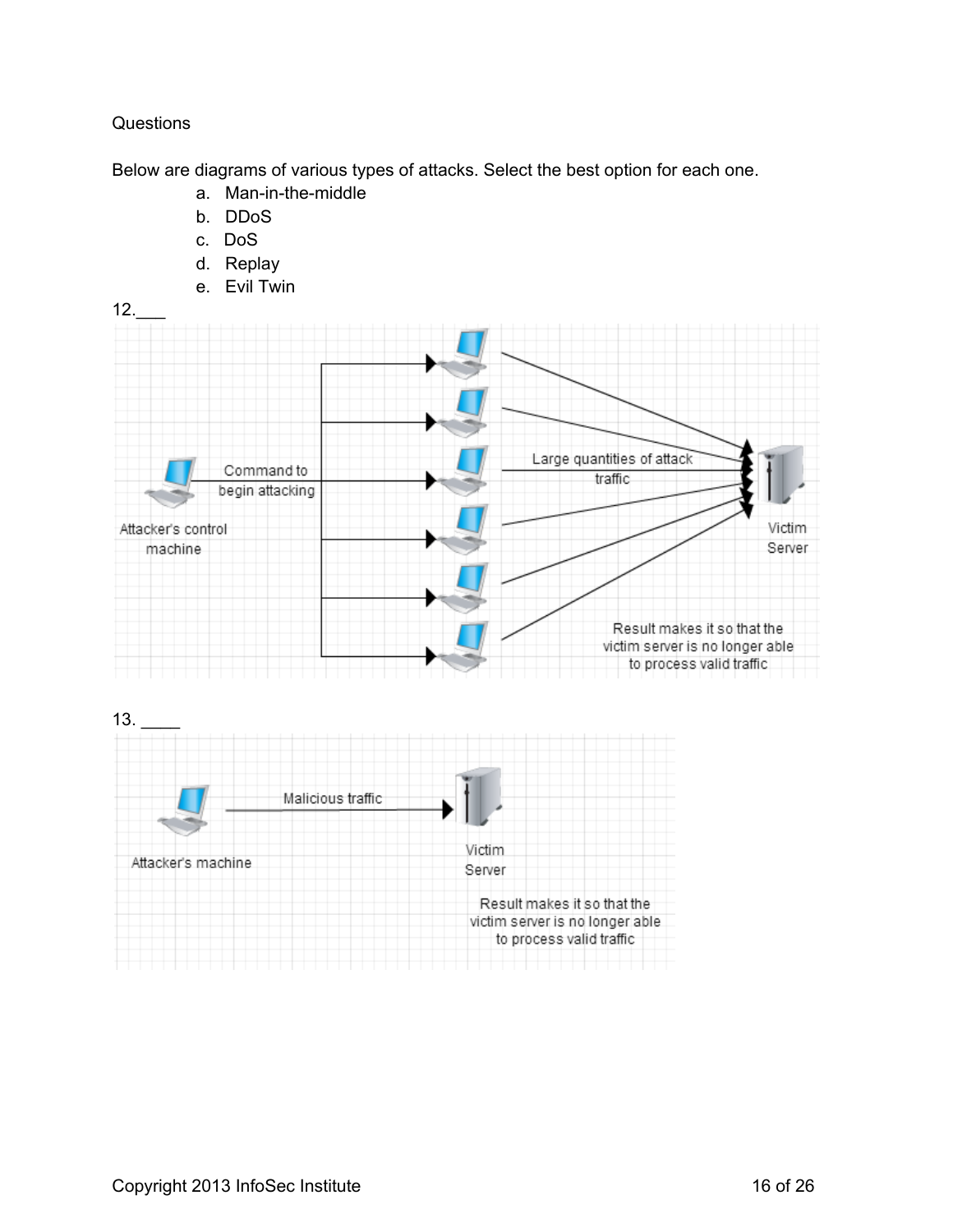Below are diagrams of various types of attacks. Select the best option for each one.

- a. Man-in-the-middle
- b. DDoS
- c. DoS
- d. Replay
- e. Evil Twin

## 12. b .

The use of multiple (distributed) machines with the goal is of making it so that the victim machine is not able to perform its tasks makes this a Distributed Denial of Service attack.



## 13.  $c_{.}$

As the key goal is making it so that the victim is not able to process its regular tasks, makes this a Denial of Service attack.

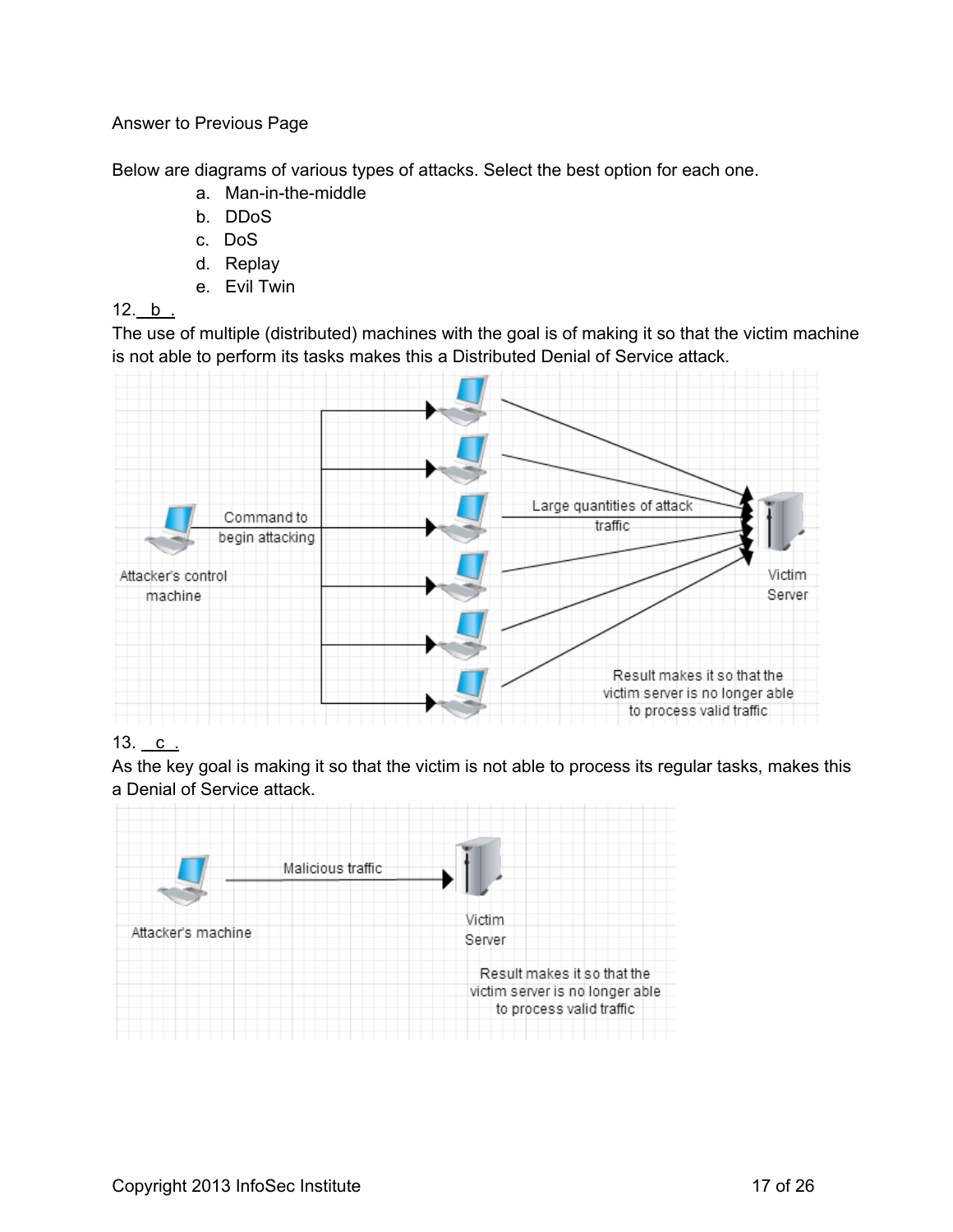Below are diagrams of various types of attacks. Select the best option for each one..

- a. Man-in-the-middle
- b. DDoS
- c. DoS
- d. Replay
- e. Evil Twin



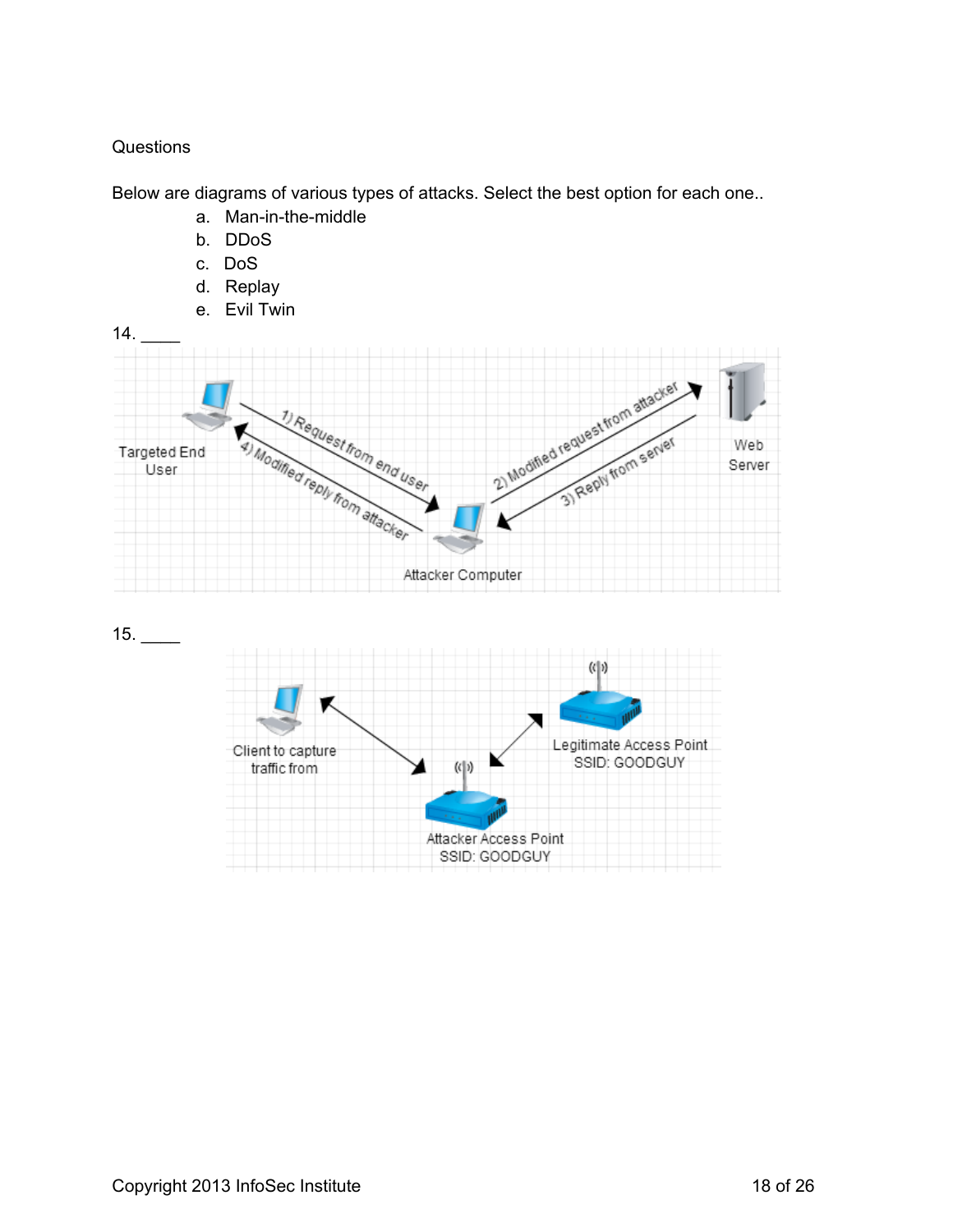Below are diagrams of various types of attacks. Select the best option for each one.

- a. Man-in-the-middle
- b. DDoS
- c. DoS
- d. Replay
- e. Evil Twin

14. a .

As one would expect from the name, the Man-in-the-middle involves getting in the middle of requests going to and from the server. The attacker can then modify the traffic to suit his needs.



## 15. e .

An Evil Twin attack uses an access point which has duplicated the legitimate access point's SSID, in order to entice machines to connect to them. At this point, the attacker can snoop the victim's traffic. While this is a type of Man-In-The-Middle attack Evil Twin is a better choice, since the Evil Twin is a specific implementation of a Man-In-The-Middle attack.

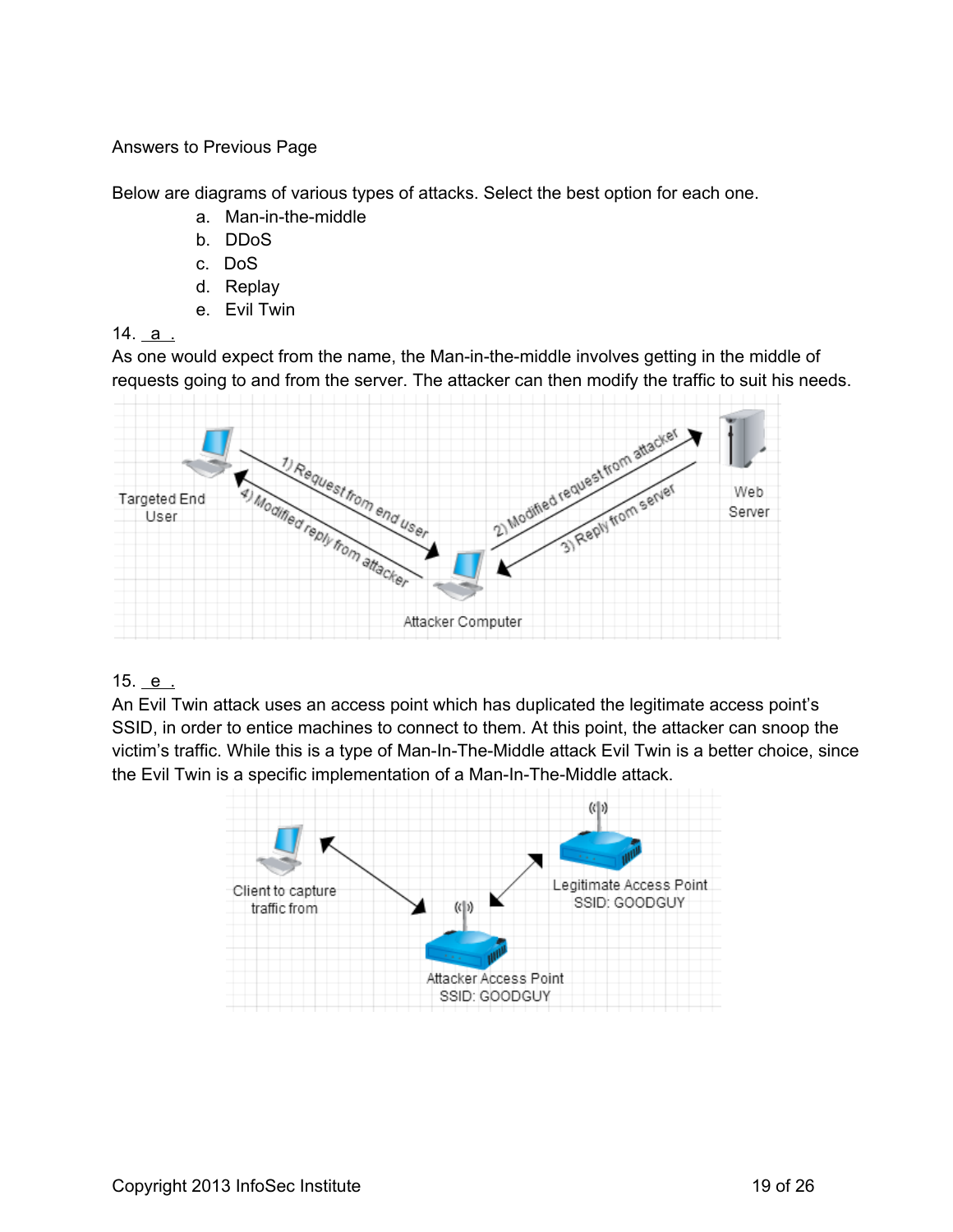16. Which of the following can be used for limiting risks associated with using mobile devices.

- A. Remote Wipe
- B. Locked Cabinet
- C. Encryption
- D. Passcode
- E. Secured Rooms
- F. Automatic Locking
- G. Wipe after 10 Failed Security Code Entries
- 17. Which of the following can be used for limiting risks associated with servers.
	- A. Locked Cabinet
	- B. Wipe after 10 Failed Security Code Entries
	- C. Secured Room
	- D. Remote Wipe
	- E. CCTV
	- F. Environmental Controls
	- G. Access Logs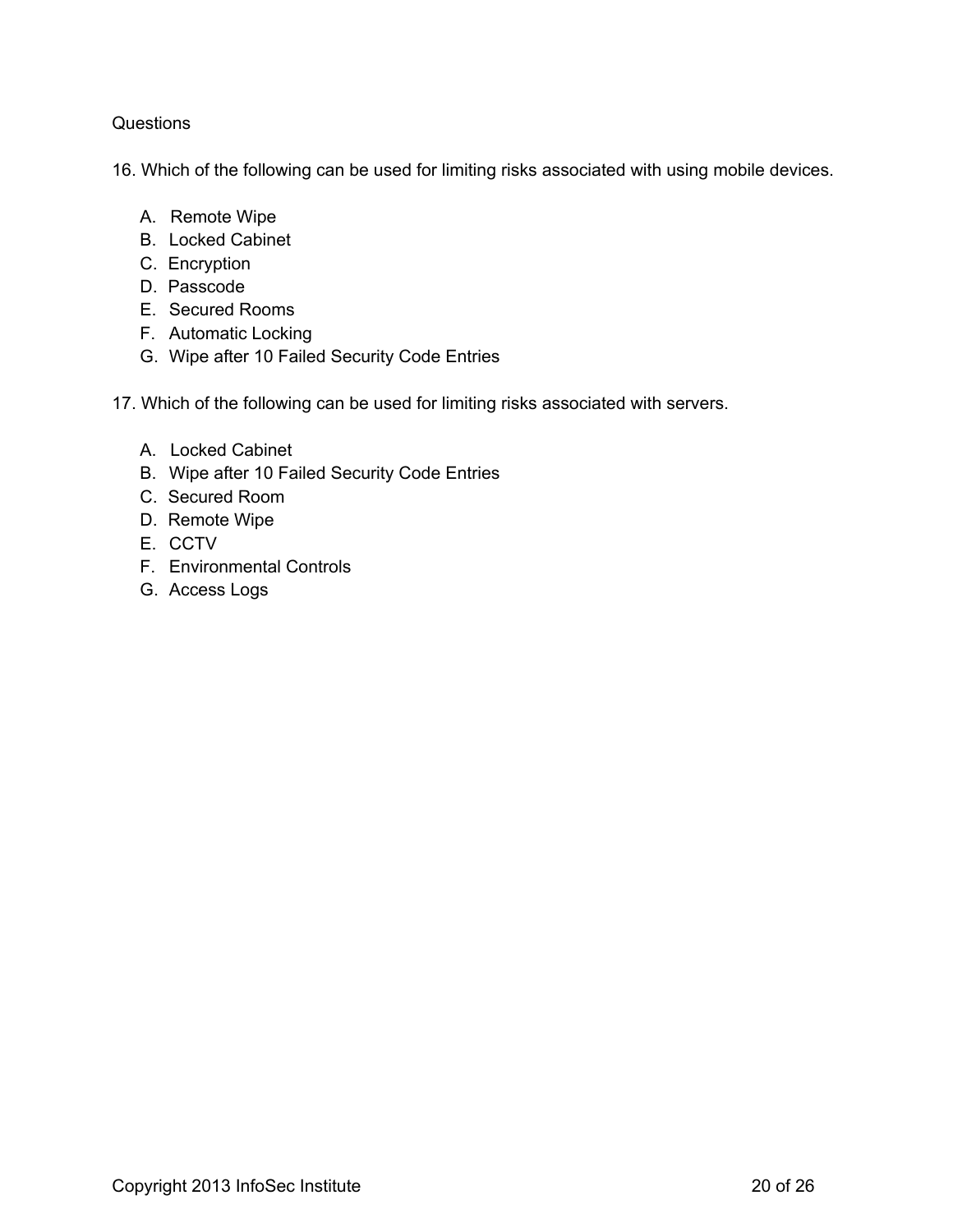Answers to Previous Page (Correct Answers in **Bold**)

16. Which of the following can be used for limiting risks associated with using mobile devices.

### **A. Remote Wipe**

- B. Locked Cabinet
- **C. Encryption**
- **D. Passcode**
- E. Secured Rooms
- **F. Automatic Locking**
- **G. Wipe after 10 Failed Passcode Entries**
	- A: Remote wipe allows a company to remove information from the device once it leaves its control.
	- C, D, F: Encrypting the contents of a mobile device and securing it with a passcode reduces an attacker's ability to get at the data on the device should she gain control of the device. Automatically locking the device reduces the chance an attacker will gain control of an unlocked device.
	- G: Wipe after 10 Failed Passcode Entries will reduce the chance of getting at a device's data should it be lost/stolen.
	- B, E: All of these would eliminate the mobility of the device, and thus eliminate the ability to use it effectively. Thus, they are not practical controls.
- 17. Which of the following can be used for limiting risks associated with servers.

## **A. Locked Cabinet**

B. Wipe after 10 Failed Security Code Entries

#### **C. Secured Room**

- D. Remote Wipe
- **E. CCTV**
- **F. Environmental Controls**
- **G. Access Logs**
	- A, C: These help limit access to the server.
	- E,G: Increases the likelihood that intruders would be noticed, and deters insiders from malicious actions.
	- F: Depending on the controls implemented these can reduce the risks associated with items such EMI, humidity, and temperature.
	- B,D: These could actually increase risks associated with server, as DoS attacks are possible.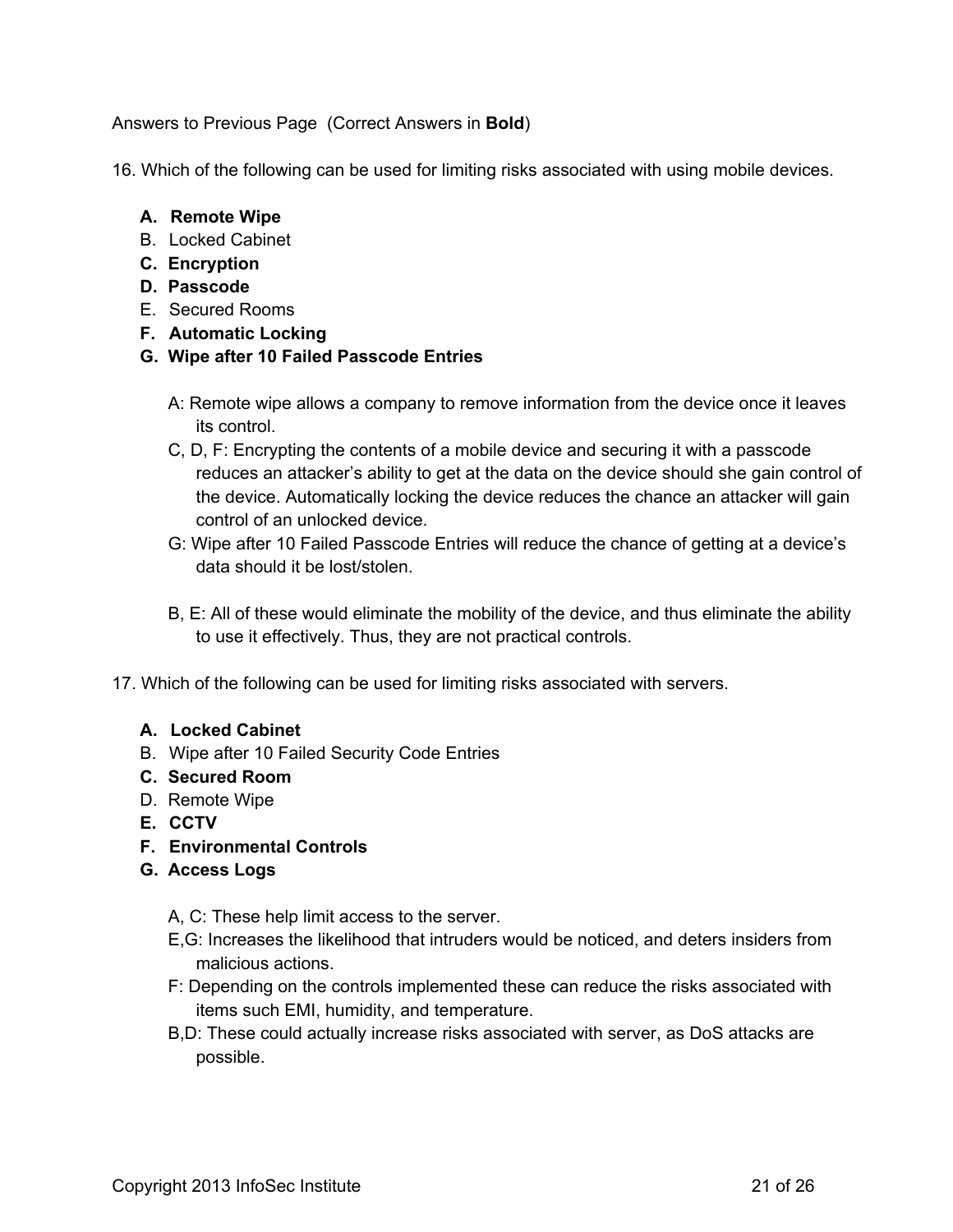18. For the following network, the network log files can be seen for the Router, Firewall, and End User Computer. Which device is not set up for Implicit Deny?



| Router     |                 |                    |                  |               |                       |                    |
|------------|-----------------|--------------------|------------------|---------------|-----------------------|--------------------|
|            |                 |                    |                  | <b>Source</b> |                       | <b>Destination</b> |
| Time       | <b>Severity</b> | <b>Message</b>     | <b>Source IP</b> | <b>Port</b>   | <b>Destination IP</b> | <b>Port</b>        |
| 2013-11-12 |                 | Session permitted. |                  |               |                       |                    |
| 14:10:20   | Info            | ACL <sub>3</sub>   | 203.0.113.42     | 23896         | 216.34.181.45         | 80                 |
| 2013-11-12 |                 | Session permitted. |                  |               |                       |                    |
| 14:10:21   | Info            | ACL 4.             | 74.125.134.26    | 42563         | 192.0.2.10            | 25                 |
| 2013-11-12 |                 | Session permitted. |                  |               |                       |                    |
| 14:10:22   | Info            | No ACL match.      | 203.0.113.21     | 23323         | 17.178.96.59          | 69                 |
| 2013-11-12 |                 |                    |                  |               |                       |                    |
| 14:10:22   | Info            | Session ACL 3.     | 203.0.113.21     | 23323         | 17.178.96.59          | 80                 |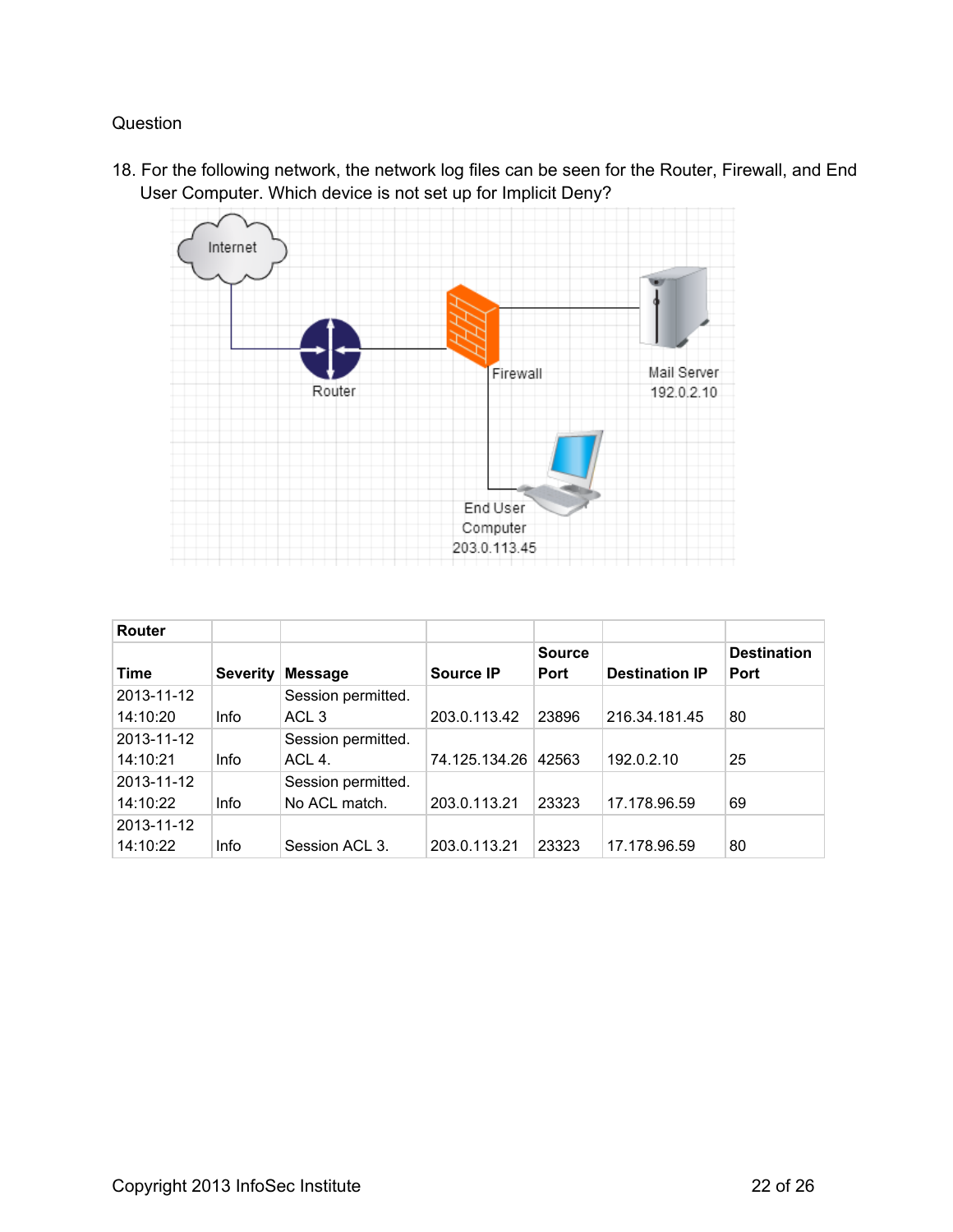| <b>Firewall</b> |                 |                     |                  |               |                       |                    |
|-----------------|-----------------|---------------------|------------------|---------------|-----------------------|--------------------|
|                 |                 |                     |                  | <b>Source</b> |                       | <b>Destination</b> |
| <b>Time</b>     | <b>Severity</b> | <b>Message</b>      | <b>Source IP</b> | <b>Port</b>   | <b>Destination IP</b> | <b>Port</b>        |
| 2013-11-12      |                 | Session             |                  |               |                       |                    |
| 14:10:20        | <b>Info</b>     | established.        | 203.0.113.42     | 23896         | 216.34.181.45         | 80                 |
| 2013-11-12      |                 | Session Denied, No. |                  |               |                       |                    |
| 14:10:20        | <b>Info</b>     | ACL matched         | 203.0.113.41     | 43512         | 74.125.225.230        | 69                 |
| 2013-11-12      |                 | Session             |                  |               |                       |                    |
| 14:10:21        | <b>Info</b>     | established.        | 203.0.113.44     | 32355         | 74.125.225.230        | 80                 |
| 2013-11-12      |                 | Session             |                  |               |                       |                    |
| 14:10:21        | <b>Info</b>     | established.        | 74.125.134.26    | 42563         | 192.0.2.10            | 25                 |
| 2013-11-12      |                 |                     |                  |               |                       |                    |
| 14:10:22        | <b>Info</b>     | Session established | 203.0.113.21     | 23323         | 17.178.96.59          | 80                 |

| <b>End User Machine</b> |                 |                                                                         |
|-------------------------|-----------------|-------------------------------------------------------------------------|
| Time                    | <b>Severity</b> | <b>Message</b>                                                          |
|                         |                 | Session established. ACL Rule 2 match. Destination IP 192.0.2.10, Port: |
| 2013-11-12 14:10:15     | Info            | 143.                                                                    |
| 2013-11-12 14:10:25     | Error           | Session Denied. No rule match. Destination IP: 192.0.2.10, Port: 69     |
| 2013-11-12 14:10:30     | <b>Info</b>     | Session Established. ACL Rule 1 match. 74.125.225.230, Port: 80         |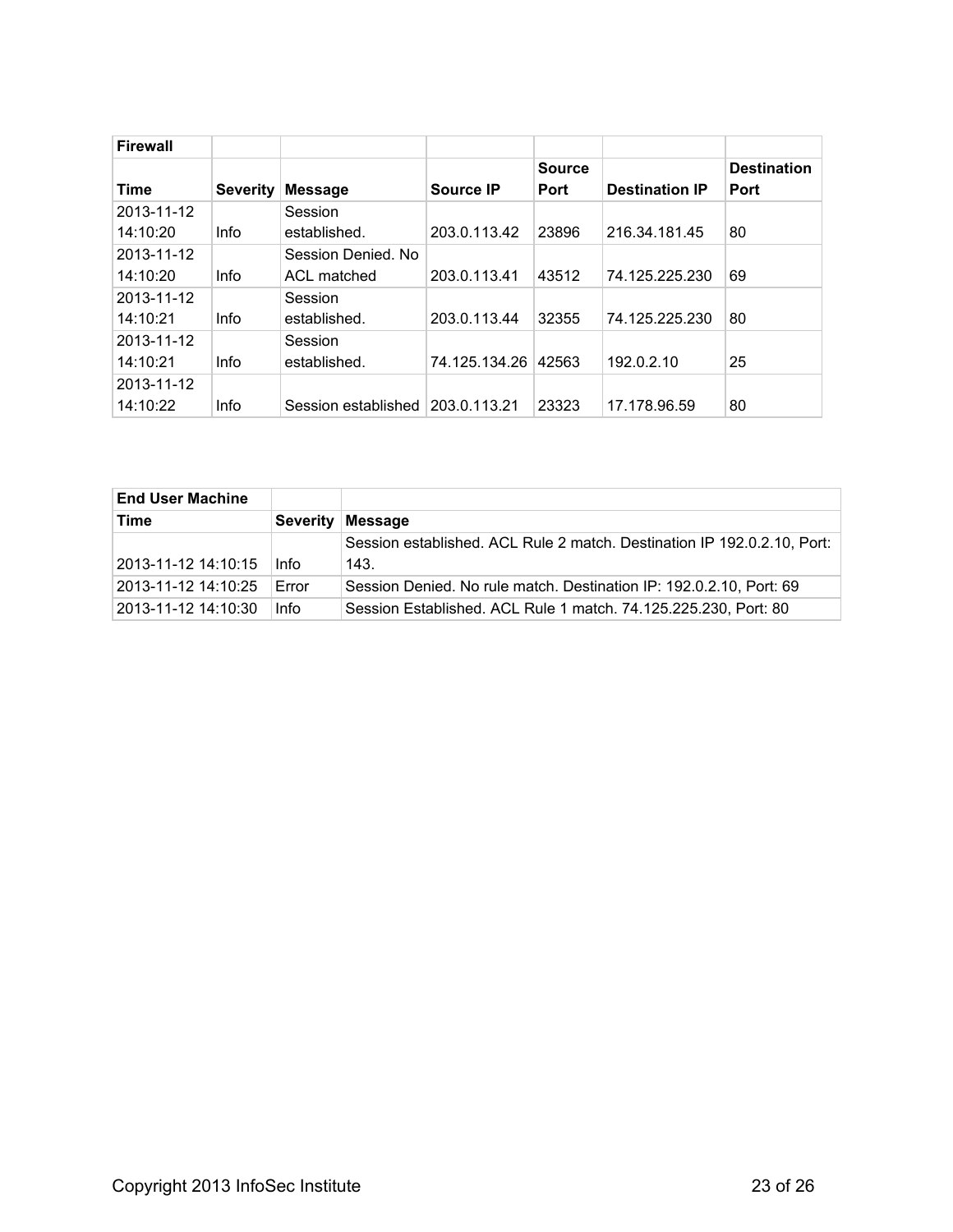### Answer to Question 18

18. For the following network, the network log files can be seen for the Router, Firewall, and End User Computer. Which device is not set up for Implicit Deny?

When checking for a failure of Implicit Deny, the question is which device let's traffic through if no rule is matched. The key pieces from the logs are here:

#### **Router**

| $ 2013 - 11 - 12 $ | <b>Session permitted.</b> |                            |                         |       |              |    |
|--------------------|---------------------------|----------------------------|-------------------------|-------|--------------|----|
| 14:10:22           | Info                      | <sup>⊥</sup> No ACL match. | $^{\circ}$ 203.0.113.21 | 23323 | 17.178.96.59 | 69 |

#### **Firewall**

| 2013-11-12 |      | ' Session Denied. No |              |       |                |    |
|------------|------|----------------------|--------------|-------|----------------|----|
| 14:10:20   | Info | ACL matched          | 203.0.113.41 | 43512 | 74.125.225.230 | 69 |

#### **End User Machine**

| 2013-11-12 14:10:25   Error |  | Session Denied. No rule match. Destination IP: 192.0.2.10, Port: 69 |
|-----------------------------|--|---------------------------------------------------------------------|
|-----------------------------|--|---------------------------------------------------------------------|

When there is not an ACL match, then traffic must be denied for Implicit Deny to be in place. In this case the Router is set up to permit traffic through when no rule is matched, so it is not set up properly for Implicit Deny.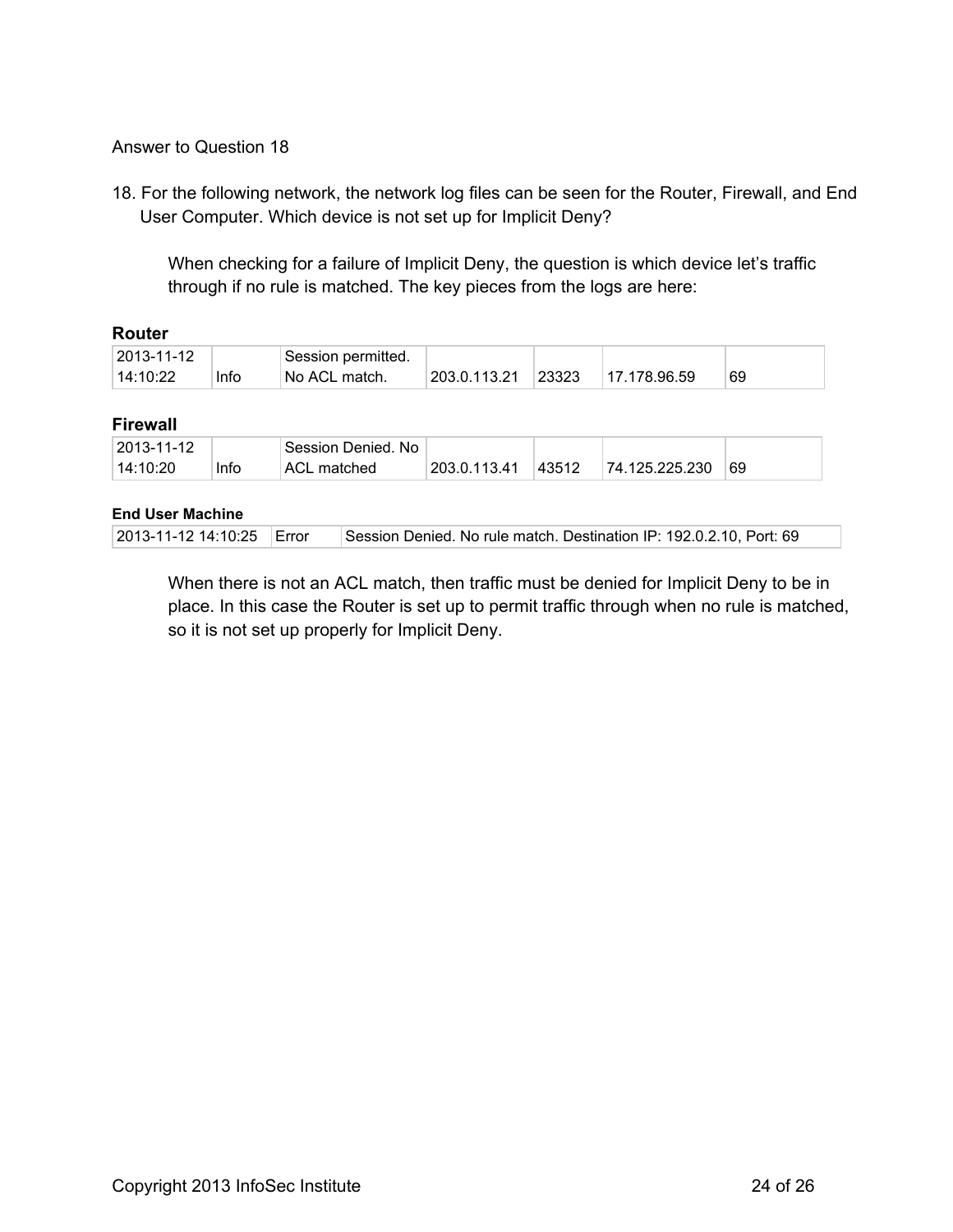19. Of the following four storage types, rank them from most volatile to least volatile.

- \_\_\_\_ Page File
- \_\_\_\_ Cache Memory
- **Network Drive**
- Hard Drive
- 20. Of the following four storage types, rank them from most volatile to least volatile.
	- \_\_\_\_ RAM \_\_\_\_ CD-R archive media
	- \_\_\_\_ Page File
	- \_\_\_\_ Hard Drive
- 21. Of the following four storage types, rank them from most volatile to least volatile.
	- $\overline{\phantom{1}}$  RAM
	- \_\_\_\_ Cache Memory
	- **Network Drive**
	- CD-R archive media

Bonus: Identify all of the different storage types presented, and rank them accordingly.